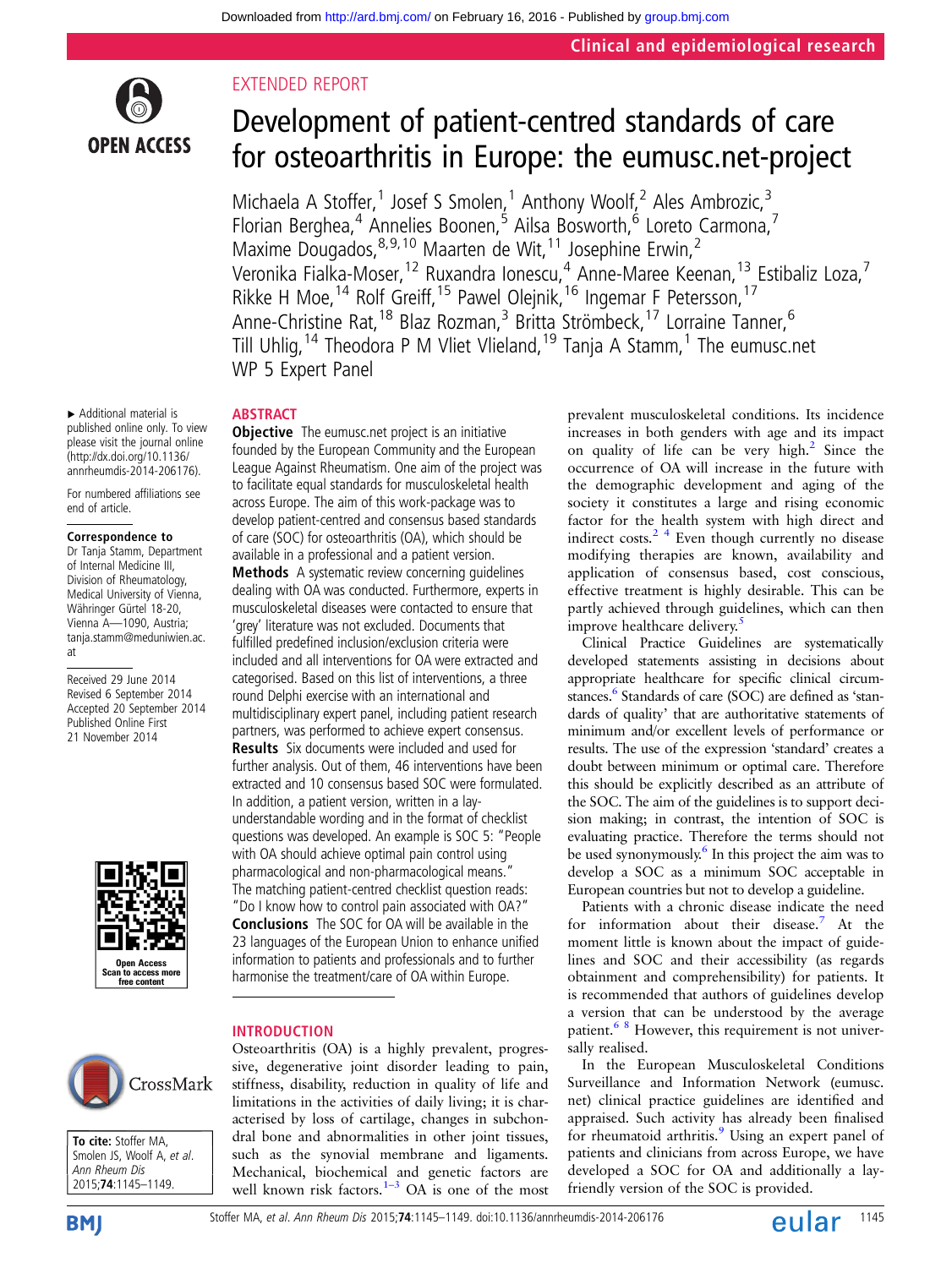## Clinical and epidemiological research

#### SUBJECTS AND METHODS

A literature search, including a critical appraisal of guidelines, was performed, followed by a three round Delphi exercise with European experts in the field of OA, in order to develop a SOC for OA that is applicable and acceptable in the whole of Europe.

#### Identification of guidelines

A systematic literature review was performed in various databases: Guideline registers, Medline, CINAHL and the Internet (Google), between February 2010 and August 2010, using the following keywords: "clinical practice guideline", "guideline", "guidance", "recommendation", "standard of care", "osteoarthritis", and all names of European countries. The reference lists were searched for further relevant publications.

'Grey literature' (American English 'gray literature'), is also known as 'fugitive literature' aimed to produce nonconventional publications. Therefore, these sources are rarely included in bibliographical retrieval systems and it is not mandatory for them to have undergone a peer review process. Nevertheless, these documents could contribute new findings and important information in the context of our study.<sup>[10](#page-4-0)</sup> In order not to exclude possible 'grey' literature, national societies, health professional associations and patient organisations in 44 countries were contacted and asked to provide relevant national documents for this study.

#### Inclusion and exclusion criteria

In this study, guidelines published after January 2002 and until August 2010 dealing with hand, hip and knee OA, or dealing with OA in general, denoted as guidelines or recommendations, with full text written in English or German, were included. Guidelines on non-pharmacological and pharmacological treatment were reviewed in their current version.

Because of the European perspective in this study and considering the differences between healthcare systems in Europe and the USA, only European guidelines with a full text version were considered for the analysis. The decision to focus on European guidelines was reconfirmed by the fact that in different healthcare systems the roles of health professionals vary substantially. It was a consensual agreement of the working group to develop a SOC for hand, hip and knee OA and to exclude the management of OA of the spine. Therefore, guidelines for the management of back pain and/or OA of the spine were not taken into account.

#### Assessment of methodological quality

Documents obtained in their full version and fulfilling the above inclusion and exclusion criteria were evaluated using the Appraisal of Guidelines for Research and Evaluation instrument (AGREE) II criteria<sup>[8](#page-4-0)</sup> to assess the methodological quality. Only guidelines receiving a high score in the overall assessment (4–7 on a 7-point scale) of the AGREE II criteria were used for further analysis to ensure that only high-quality guidelines could influence the content of the SOC.

#### Data extraction

All interventions and recommendations to treat OA mentioned in the included documents were extracted.

#### Delphi exercise

Based on the information retrieved from the guidelines, the relevance and availability in different European countries of the

extracted interventions were discussed and grouped in a 1-day meeting in Vienna.

The expert panel consisted of 4 patient research partners and 22 health professional experts with extensive experience in clinical and/or scientific work from a total of 17 expert centres for musculoskeletal diseases in 10 European countries. All experts and patient partners are authors of this article. After the meeting a first draft of SOC was developed and sent to the expert panel via email. Each comment of a working group member had the same weight.

Panel members were asked for their agreement with the proposed wording of the SOC and in case of disagreement to suggest an alternative formulation.

The comments of the expert group were built into the next version of the SOC that was circulated again. Furthermore, in this round the experts were asked to score each SOC using a scale of  $1-3$ :  $1=$ "A must have for the final set of SOC";  $2=$  "Would be nice to have in the final set of SOC";  $3=$  "Is not important in a final set of SOC".<sup>[11](#page-4-0)</sup>

After including the comments provided by the panel members, the final set of SOC was sent to the expert panel to obtain the level of agreement within the group. Each panel member was asked to score each SOC on a scale from 0 (0='I totally disagree') to 10 (10='I agree completely').

Based on the expert-SOC, we formulated questions for the patient-centred checklist (for each item) aiming for a comprehensive and lay-understandable wording. Each member of the working group could comment on the draft. The final approval of the wording of the patient-centred checklist was made by the patient partners.

The aim of this checklist is to enable patients with OA to clarify if they have all the required information. The checklist can also be the basis for the conversation with health professionals.

### Literature search update

To assure that the SOC are up to date at the time of publication, the literature search was repeated in August 2014 using the same keywords and searching the same databases.

#### RESULTS

References were identified from Medline (n=697), CINAHL  $(n=45)$ , guideline registers  $(n=10)$  and the internet (the first 150 Google hits, without paid hits). A total of 902 references were obtained.

Eighty-seven national scientific societies, patient organisations and health professional associations in 44 countries were contacted and after sending up to three reminder emails, we achieved a response rate of 63%. Excluding duplicates, the European organisations provided 14 documents. Among the documents provided by the national societies, health professional associations and patient organisations, 12 documents have been excluded because they were written in the national language and there was no translation available (Croatia  $n=1$ , Estonia n=1, Finland n=1, Hungary n=1, Israel n=1, Italy n=1, Moldavia n=2, Netherlands n=1, Poland n=1, Slovakia  $n=1$ , Sweden  $n=1$ ).

The titles and/or abstracts of the 916 documents were reviewed. Of these, 873 were excluded for not being a guideline or a recommendation. Full texts of 43 documents were reviewed. Thereafter, additional 37 documents were excluded because of non-European origin, failing to fulfil methodical requirements, or in a language different from English or German.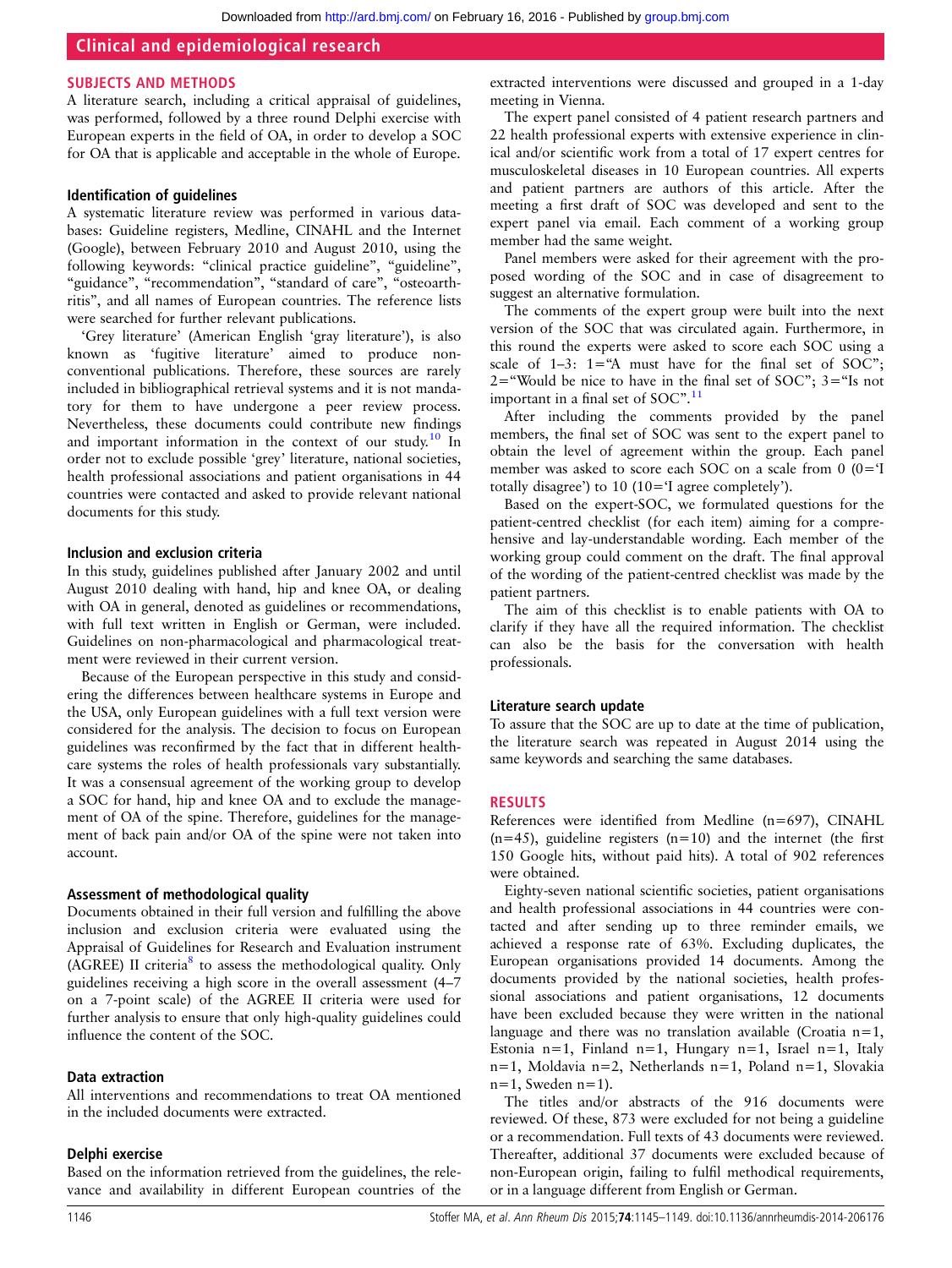Ultimately, six documents<sup>[12](#page-4-0)–17</sup> fulfilled the inclusion/exclusion criteria and were used for the final analysis. From these guidelines 46 interventions, such as exercise or appropriate pain control, could be extracted. All recommendations presented in the retrieved guidelines have been excerpted and accordingly linked with the interventions found in the previous step.

#### Results Delphi Round 1

The working group meeting was held in September 2010 in Vienna and was attended by 16 (62%) experts from the expert panel. In this meeting, the 46 interventions and/or methods were critically revised and classified into four groups (representing the main treatment modalities in OA): (1) Education, information and self-management (2) Pharmacological treatment (3) Non-pharmacological treatments (rehabilitative interventions and lifestyle interventions) (4) Surgical treatment.

During the meeting, the relevance and availability of some interventions recommended in the various guidelines were discussed. For example, we categorised the interventions "application of heat, appliance of paraffin wax, use of local heat or cold" under the term "thermotherapy". Thereafter, we agreed that this intervention is relevant for the treatment of OA and in a second step we determined if the respective intervention is generally deliverable in the countries represented in the working group.

The first proposed scheme was visualised on a mind map and each working group member had the option to propose statements in the form of one sentence to summarise the content. During the whole development process the working group was

instructed to focus on clear and easy statements. A draft of 8 SOC in the format of short sentences was formulated. This draft version was sent to the whole expert panel.

#### Results Delphi Round 2

In the second Delphi round, we received feedback from 18 (69%) experts, consisting of 60 comments. These were used to formulate the second draft of the SOC. The rearrangement of the SOC led to a version consisting of 10 SOC.

#### Results Delphi Round 3

We then received 34 comments from 14 (54%) experts in the third Delphi round. The importance of each SOC was rated by 18 (69%) experts.

The inclusion of the comments from the third Delphi round resulted in the final version of the SOC (table 1).

Based on the 'expert-SOC', a patient version in the format of a checklist was formulated with the intention that it should be easy to understand for lay people ([table 2](#page-3-0)).

The Level of Agreement of the SOC was rated by 21 (81%) experts and was between 9.3 and 9.9 on a scale 0–10, as shown in the last column of table 1.

While the search focused on the English and German literature for practical reasons, the SOC and the patient version will be available in all 23 languages of the European Union online and will also be distributed widely with the support of the patient organisations aiming to spread the information and to overcome language barriers.

|                  |                                                                                                                                                                                                                                                                                                                                                                                                                                                                                                                                                                                                                                                                                                                                                                                                                                                                                                                                                                                                                                                                                                                                                                                                                                                   | Level of<br>agreement |
|------------------|---------------------------------------------------------------------------------------------------------------------------------------------------------------------------------------------------------------------------------------------------------------------------------------------------------------------------------------------------------------------------------------------------------------------------------------------------------------------------------------------------------------------------------------------------------------------------------------------------------------------------------------------------------------------------------------------------------------------------------------------------------------------------------------------------------------------------------------------------------------------------------------------------------------------------------------------------------------------------------------------------------------------------------------------------------------------------------------------------------------------------------------------------------------------------------------------------------------------------------------------------|-----------------------|
| <b>SOC 1</b>     | People with symptoms of OA should have access to a health professional competent in making a (differential) diagnosis.                                                                                                                                                                                                                                                                                                                                                                                                                                                                                                                                                                                                                                                                                                                                                                                                                                                                                                                                                                                                                                                                                                                            | 9.9                   |
| <b>SOC 2</b>     | People with symptoms of OA should be assessed at diagnosis and upon significant worsening for<br>$\blacktriangleright$ Pain<br>$\blacktriangleright$ Function<br>$\blacktriangleright$ Physical activity<br>$\triangleright$ BMI                                                                                                                                                                                                                                                                                                                                                                                                                                                                                                                                                                                                                                                                                                                                                                                                                                                                                                                                                                                                                  | 9.5                   |
|                  | $\triangleright$ Ability to do their tasks and work                                                                                                                                                                                                                                                                                                                                                                                                                                                                                                                                                                                                                                                                                                                                                                                                                                                                                                                                                                                                                                                                                                                                                                                               |                       |
| <b>SOC 3</b>     | People with OA should receive a treatment plan with a shared treatment target set between them and a health professional.                                                                                                                                                                                                                                                                                                                                                                                                                                                                                                                                                                                                                                                                                                                                                                                                                                                                                                                                                                                                                                                                                                                         | 9.3                   |
| <b>SOC 4</b>     | People with OA should have access to different health professionals such as occupational therapist and physiotherapist if needed to treat their<br>symptoms and achieve optimal possible functioning in daily life and participation in social roles (including paid work).                                                                                                                                                                                                                                                                                                                                                                                                                                                                                                                                                                                                                                                                                                                                                                                                                                                                                                                                                                       | 9.4                   |
| <b>SOC 5</b>     | People with OA should achieve optimal pain control using pharmacological and non-pharmacological means.                                                                                                                                                                                                                                                                                                                                                                                                                                                                                                                                                                                                                                                                                                                                                                                                                                                                                                                                                                                                                                                                                                                                           | 9.7                   |
| SOC <sub>6</sub> | People with OA should achieve optimal function using pharmacological and non-pharmacological means.                                                                                                                                                                                                                                                                                                                                                                                                                                                                                                                                                                                                                                                                                                                                                                                                                                                                                                                                                                                                                                                                                                                                               | 9.7                   |
| <b>SOC 7</b>     | People with OA receiving NSAID or aspirin therapy should be assessed for GI bleeding risk, CVD risks and renal risks.                                                                                                                                                                                                                                                                                                                                                                                                                                                                                                                                                                                                                                                                                                                                                                                                                                                                                                                                                                                                                                                                                                                             | 9.6                   |
| SOC <sub>8</sub> | People with OA should receive information tailored to their needs within 3 months of diagnosis by health professionals about<br>• their disease and all aspects of living with and managing their OA, in written form and in a format suited and tailored to the individual, in a<br>timely fashion appropriate to their needs;<br>$\triangleright$ the benefit of exercises and physical activity and should be instructed to exercise appropriately;<br>• aids, devices and other products for environmental adaptations;<br>► ergonomic principles and activity-based methods to enhance functioning in daily life and participation in social roles;<br>$\triangleright$ the importance of an ideal body weight;<br>$\triangleright$ the role of analgesics—their potential benefits and risks;<br>• a healthy lifestyle (such as discontinuation of all types of tobacco use, balanced use of alcohol, physical activity, healthy diet, management of<br>sleep disturbance if necessary);<br>$\triangleright$ prevention of accidents and injuries;<br>$\triangleright$ support groups and patient organisations;<br>$\triangleright$ when to think about surgery;<br>> additional treatment options provided some people might find useful; | 9.5                   |
| <b>SOC 9</b>     | People with OA should receive information about weight reduction if necessary.                                                                                                                                                                                                                                                                                                                                                                                                                                                                                                                                                                                                                                                                                                                                                                                                                                                                                                                                                                                                                                                                                                                                                                    | 9.8                   |
| <b>SOC 10</b>    | People with OA failing to respond to pharmacological and non-pharmacological therapy should be considered for surgical intervention. If referred,<br>they should be seen by an orthopaedic surgeon within a reasonable time.                                                                                                                                                                                                                                                                                                                                                                                                                                                                                                                                                                                                                                                                                                                                                                                                                                                                                                                                                                                                                      | 9.5                   |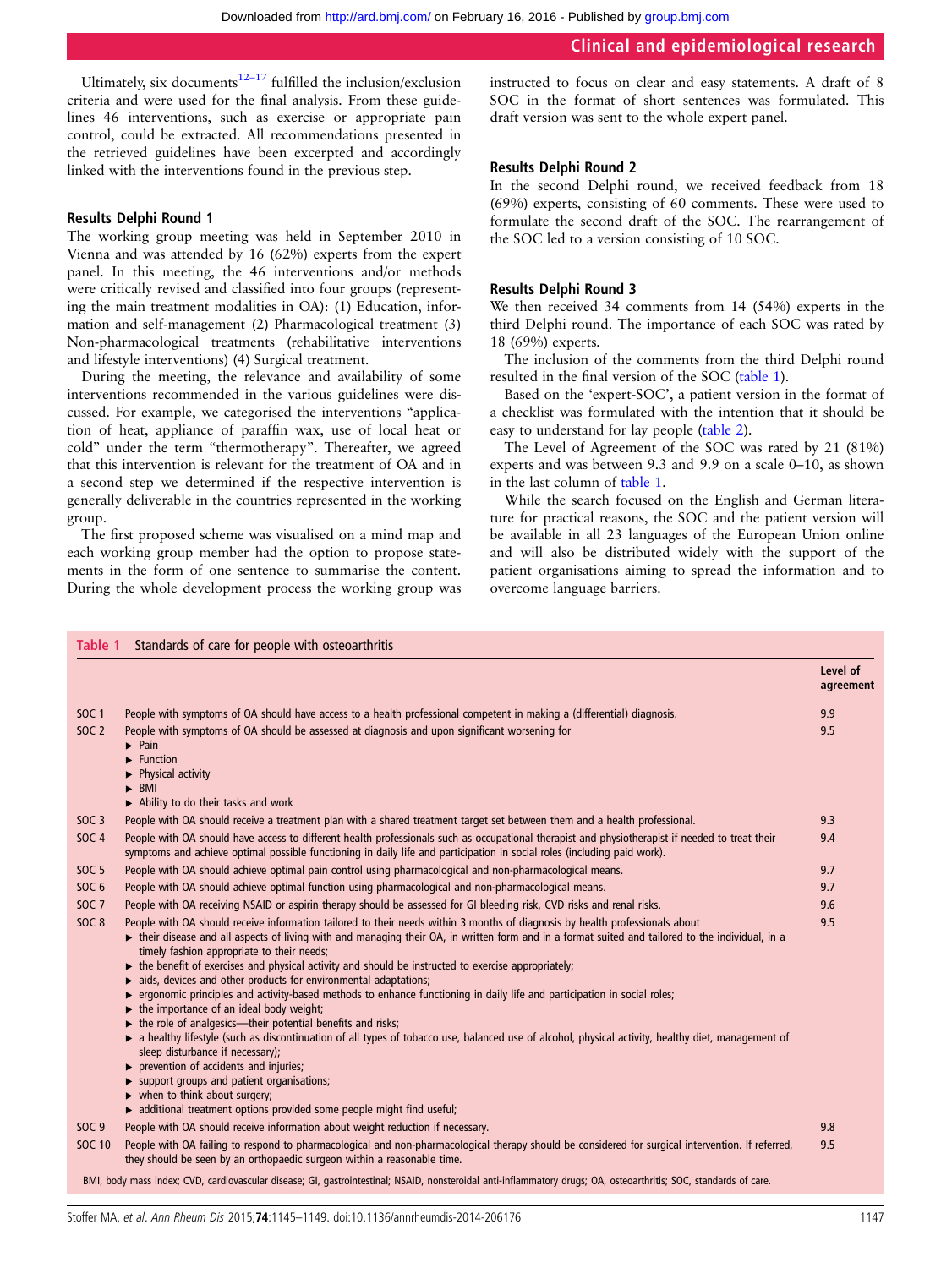<span id="page-3-0"></span>

| Clinical and epidemiological research     |                                                                                                                                                                                                                              |  |  |
|-------------------------------------------|------------------------------------------------------------------------------------------------------------------------------------------------------------------------------------------------------------------------------|--|--|
|                                           |                                                                                                                                                                                                                              |  |  |
|                                           | Table 2 What this means for you and your osteoarthritis                                                                                                                                                                      |  |  |
|                                           |                                                                                                                                                                                                                              |  |  |
|                                           | Was my OA diagnosed by a health professional?                                                                                                                                                                                |  |  |
| 2                                         | Do I have regular assessment concerning my symptoms and functioning in daily life?                                                                                                                                           |  |  |
|                                           | Do I have a treatment target and a corresponding treatment plan?                                                                                                                                                             |  |  |
|                                           | Do I have the opportunity to receive support if needed from health professionals such as rheumatologist, dietician, general practitioner, nurse,<br>occupational therapist, physiotherapist, psychologist and social worker? |  |  |
| 5                                         | Do I know how to control pain associated with OA?                                                                                                                                                                            |  |  |
| 6                                         | Do I know how to maximise my physical function despite having OA?                                                                                                                                                            |  |  |
|                                           | Have I been assessed for any risks associated with my treatment?                                                                                                                                                             |  |  |
| 8                                         | Do I understand my disease and my role in its management?                                                                                                                                                                    |  |  |
|                                           | Have I been offered information in different formats and/or education about my disease?<br>Have I been informed about living with and managing my OA?                                                                        |  |  |
|                                           | Have I been informed about a healthy lifestyle?                                                                                                                                                                              |  |  |
|                                           | Have I been informed about exercises specific for me?                                                                                                                                                                        |  |  |
|                                           | Have I been informed about pain relieving medication—the benefits and potential risks?                                                                                                                                       |  |  |
|                                           | Do I know what benefit I can have from my exercise program?                                                                                                                                                                  |  |  |
|                                           | ► Have I been informed and did I receive advice and training on aids, devices and ergonomic principles to enhance function in daily life and<br>participation in social roles?                                               |  |  |
| 9                                         | If my BMI is $>27$ , have I been informed about weight reduction?                                                                                                                                                            |  |  |
| 10                                        | Have I been informed about when surgery should be considered, what it involves, its benefits and risks?                                                                                                                      |  |  |
| BMI, body mass index; OA, osteoarthritis. |                                                                                                                                                                                                                              |  |  |
|                                           |                                                                                                                                                                                                                              |  |  |

#### Literature search update

The second literature search provided three additional docu-ments<sup>18–[20](#page-4-0)</sup> fulfilling the inclusion and exclusion criteria. The recommendations presented in the three documents retrieved in the literature update have been extracted. In the next step, all recommendations given in the guidelines have been linked to the SOC to investigate if they are up to date. This led to a change in the wording of one SOC (SOC number 4). The new wording was checked by the working group and was approved.

#### **DISCUSSION**

To our knowledge, this is the first study that brought together existing OA guidelines to develop an expert and patient-centred SOC for OA. We did not expect that for the large field of OA only a few European guidelines existed. The extent of the available documents also differed largely.

In 1966, Donabedian proposed that healthcare quality could be measured by considering the structure, the process and the outcomes of care.[21](#page-4-0) Based on that principle, there has been a trend towards developing national SOC and good practice in many different specialties across the world<sup>[22 23](#page-4-0)</sup> to raise and harmonise quality of care and enable equity of care. The number of initiatives to define and implement SOC, though increasing, is still low.<sup>[23 24](#page-4-0)</sup> The aim of this initiative was to develop accepted, consensus-based and patient-centred SOC for persons with OA, to obtain the best quality of care within the resources available, especially in the current context of economic crisis. This document is intended to help and support health professionals involved in OA care as well as patients by providing a statement of SOC requirements. It can also act as the formal record of SOC as part of the clinical governance process of any rheumatology unit and health system.

In addition to pharmacological treatment, nonpharmacological methods delivered by health professionals such as physiotherapists, occupational therapists and specialists for physical medicine and rehabilitation are necessary. However, while the importance given to non-pharmacological treatment is reflected in the guidelines, high-quality evidence, except for knee OA, is scarce. This could be a result of the difficulty of conducting and funding high-quality randomised controlled trials for non-pharmacological treatments and because OA

might not be seen as a high priority in funding institutions. Thus, further research in this area is urgently required to assess the evidence for these interventions.

The focus of the eumusc.net project was to investigate the musculoskeletal health status in Europe (in work-package 4), to develop SOC (in work-package 5), Quality Indicators (in workpackage  $6)^{25}$   $26$  and to identify "facilitators and barriers" for implementing the SOC (in work-package  $7$ ).<sup>[27](#page-4-0)</sup> To help implementation of the SOC, they will be presented at the eumusc.net homepage with a link from the European League Against Rheumatism homepage and the national societies will be informed accordingly, asking them to convey the SOC to their members. In addition, a project is planned to bridge the gap between evidence and practice, including an audit of rheumatology centres that agree to participate. The aim of the audit is to evaluate if the SOC are implemented in the daily routine.

The SOC for OA have been developed according to the process that was used for the development of the SOC for rheumatoid arthritis.<sup>[9](#page-4-0)</sup>

The aim of this initiative was to provide a set of questions that patients could use in the consultation of health professionals to facilitate the discussion of the treatment.

While a strength of our study is the provision of consensus based information concerning OA worded in a way that can be easily understood by lay persons including patients, our study also has several limitations: we restricted the included guidelines to those available in English and German language only, we did not conduct an empirical testing and we did not re-evaluate the evidence base of the guidelines. Even if the interventions were retrieved from the guidelines, the wording of the SOC was a consensus within the expert group including the expertise of the patient partners. Also, we did not address OA of the spine, as back pain is different from peripheral joint OA and has a different diagnosis and therapy. It was not the scope of the project to examine the economical feasibility and the validity of the SOC. Further research is suggested to explore these areas. Finally, implementation could not yet be assessed so far. To evaluate this implementation, in another work package, Health Care Quality Indicators have been developed.<sup>[26](#page-4-0)</sup>

The SOC should be a minimum standard for all European countries and, ideally, ought to be implemented as soon as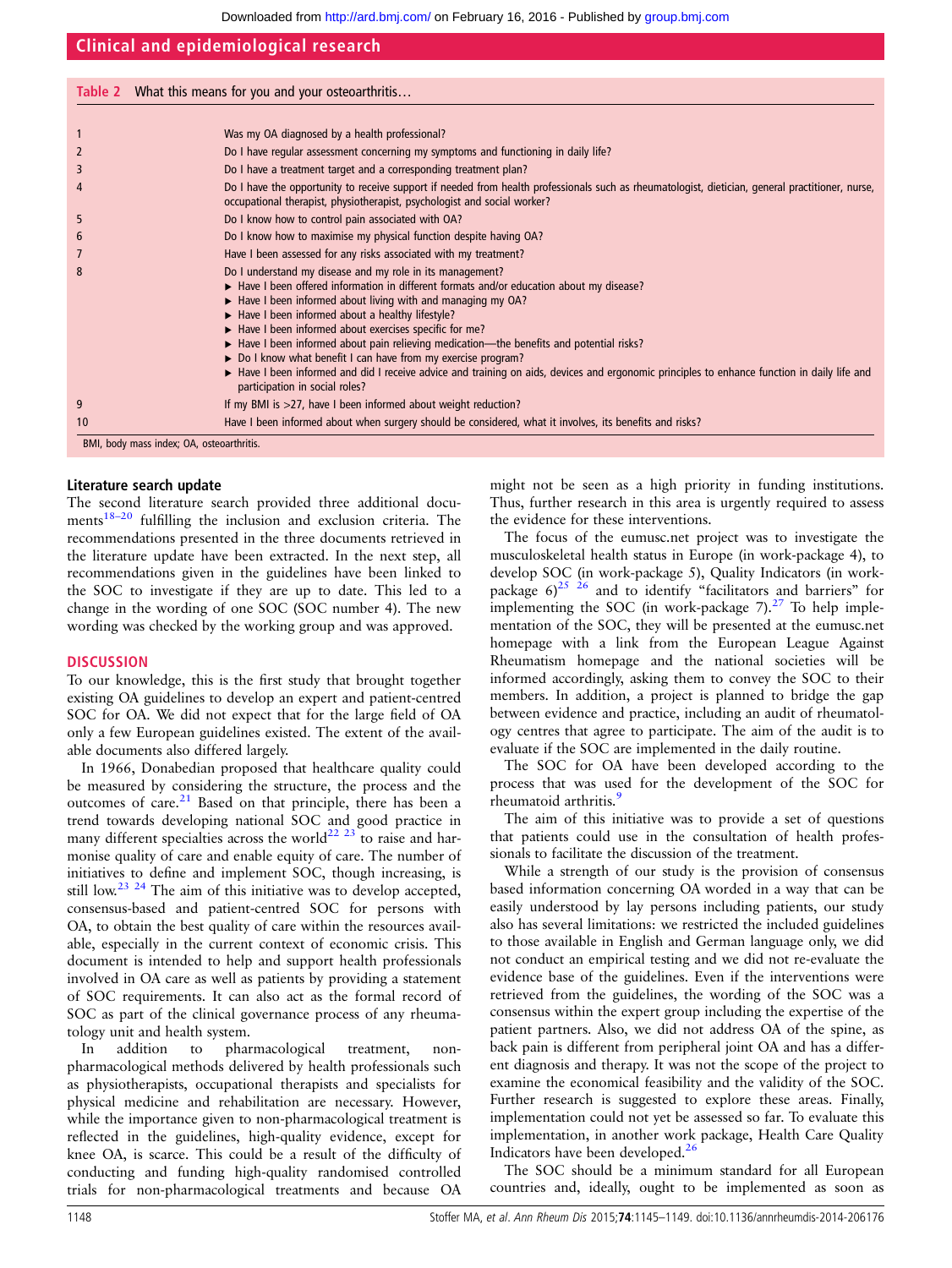<span id="page-4-0"></span>possible, but not later than by the year 2020 according to the aims of this European Union project. Furthermore, they are meant to be a resource for interested persons. The checklist presented should give persons without a professional background the ability to clarify what appropriate care is and to facilitate the discussion of the treatment options with their health professionals. With this work, we hope to promote more unification of the treatment of OA throughout Europe.

In summary, in order to improve quality of care in patients with OA, service providers, support groups, policy-makers, patients and health professionals themselves should work together to develop a framework for managing OA. This framework should take account of the chronicity of this disorder and the current changing environment for the delivery of healthcare. This set of SOC will help achieve this goal.

#### Author affiliations <sup>1</sup>

<sup>1</sup>Division of Rheumatology, Department of Medicine 3, Medical University of Vienna, Vienna, Austria

2 Royal Cornwall Hospital, Truro Cornwall, UK

<sup>3</sup>University Medical Centre Ljubljana, Ljubljana, Slovenia

4 Universitatea de Medicina si Farmacie Carol Davila, Bucharest, Romania

<sup>5</sup>Maastricht University Medical Center, Maastricht, The Netherlands

<sup>6</sup>National Rheumatoid Arthritis Society, Berkshire, UK

<sup>7</sup>Instituto de Salud Musculoesqueletica, Madrid, Spain

<sup>8</sup> Paris Descartes University, Paris, France

9 Department of Rheumatology—Hôpital Cochin. Assistance Publique—Hôpitaux de Paris, Paris, France

<sup>10</sup>INSERM (U1153): Clinical Epidemiology and biostatistics, PRES Sorbonne Paris-Cité, Paris, France<br><sup>11</sup> Reumapatientenbond, Amersfoort, The Netherlands

<sup>12</sup>Department of Physical Medicine and Rehabilitation, Medical University of Vienna, Vienna, Austria

13University of Leeds and NIHR Leeds Musculoskeletal Biomedical Research Unit,

Leeds, UK<br><sup>14</sup>National Advisory Unit on Rehabilitation in Rheumatology (NKRR), Oslo, Norway <sup>15</sup>Rheumatikerförbundet, Swedish Rheumatism Association, Stockholm, Sweden<br><sup>16</sup>Instytut Reumatologii, Warsaw, Poland<br><sup>17</sup>Orthopedics and Rheumatology, Clinical Sciences, Lund University, Lund, Sweden<br><sup>18</sup>Université de Lo

Collaborators Work panel members affiliations are shown in online supplementary appendix A.

Contributors MAS, JSS, TAS: conception and design; analysis and interpretation of data; drafting the article and revising it critically for content, with all authors involved in the revision and final phases. Approval of the final version to be published: All authors were involved.

Funding This study was funded by the European Community (EC Community Action in the Field of Health 2008–2013) together with the European League Against Rheumatism (EULAR). Furthermore, the current study was partly funded by the Austrian Science Fund (FWF): [P21912-B09]. The content of this work was not influenced by the opinion of the funding bodies.

Competing interests AnB has received research grants from AbbVie, Merck, Amgen and an educational grant from Pfizer; none of them relates to this work. IFP has received speaker fees from AbbVie, Pfizer and UCB; none of them relates to this work. JSS has received honoraria from AbbVie, Amgen, BMS, Wyeth, Jansen, Roche, Schering-Plough and Sanofi-Aventis; none of them relates to this work. TAS has received speaker fees from UCB, AbbVie and MSD; none of them relates to this work. TU has received honoraria from MSD and Pfizer; none of them relates to this work. MAS has received speaker fees from MSD; none of them relates to this work.

Provenance and peer review Not commissioned; externally peer reviewed.

**Open Access** This is an Open Access article distributed in accordance with the Creative Commons Attribution Non Commercial (CC BY-NC 4.0) license, which permits others to distribute, remix, adapt, build upon this work non-commercially, and license their derivative works on different terms, provided the original work is properly cited and the use is non-commercial. See: http://creativecommons.org/licenses/by-nc/4.0/

#### **REFERENCES**

Altman R, Asch E, Bloch D, et al. Development of criteria for the classification and reporting of osteoarthritis. Classification of osteoarthritis of the knee. Diagnostic

and Therapeutic Criteria Committee of the American Rheumatism Association. Arthritis Rheum 1986;29:1039–49.

- 2 Reginster JY. The prevalence and burden of arthritis. Rheumatology (Oxford) 2002;41(Supp1):3–6.
- Pottie P, Presle N, Terlain B, et al. Obesity and osteoarthritis: more complex than predicted! Ann. Rheum Dis 2006;65:1403-5.
- 4 World Health Organization (WHO). The world health report 2002—Reducing risks, promoting healthy life. Geneva: World Health Organization, 2002; Retrieved 2 May 2010. [http://www.who.int/whr/2002/en/whr02\\_en.pdf](http://www.who.int/whr/2002/en/whr02_en.pdf)
- Lineker SC, Husted JA. Educational interventions for implementation of arthritis clinical practice guidelines in primary care: effects on health professional behavior. J Rheumatol 2010;37:1562–9.
- 6 Field MJ, Lohr KH. Clinical practice guidelines: directions for a new program. Washington, DC: Nat. Acad. Press, 1990.
- Drăgoi RG, Ndosi M, Sadlonova M, et al. Patient education, disease activity and physical function: can we be more targeted? A cross sectional study among people with rheumatoid arthritis, psoriatic arthritis and hand osteoarthritis. Arthritis Res Ther 2013;15:R156.
- 8 Appraisal of Guidelines for Research and Evaluation Trust (AGREE) Next Steps. The AGREE II Instrument (Electronic version). 2009; Retrieved 1 June 2012. [http:www.](http:www.agreetrust.org) [agreetrust.org](http:www.agreetrust.org)
- 9 Stoffer MA, Smolen JS, Woolf A, et al. Development of patient-centred standards of care for rheumatoid arthritis in Europe: the eumusc.net project. Ann Rheum Dis 2014;73:902–5.
- Porta M, Greenland S, Last JM. A dictionary of epidemiology. Oxford Univ. Press, 2008.
- 11 Freel AC, Shiloach M, Weigelt J, et al. American College of Surgeons Guidelines Program: a process for using existing guidelines to generate best practice recommendations for central venous access. J Am Coll Surg 2008;207:676–82.
- 12 Jordan KM, Arden NK, Doherty M, et al. EULAR Recommendations 2003: an evidence based approach to the management of knee osteoarthritis: report of a Task Force of the Standing Committee for International Clinical Studies Including Therapeutic Trials (ESCISIT). Ann Rheum Dis 2003;62:1145–55.
- 13 Zhang W, Doherty M, Arden N, et al. EULAR evidence based recommendations for the management of hip osteoarthritis: report of a task force of the EULAR Standing Committee for International Clinical Studies Including Therapeutics (ESCISIT). Ann Rheum Dis 2005;64:669–81.
- Zhang W, Doherty M, Leeb BF, et al. EULAR evidence-based recommendations for the diagnosis of hand osteoarthritis: report of a task force of ESCISIT. Ann Rheum Dis 2009;68:8–17.
- 15 Deutsche Gesellschaft für Orthopädie und Orthopädische Chirurgie (DGOOC) und des Berufsverbandes der Ärzte für Orthopädie (BVO). 2009; Leitlinie Koxarthrose. Retrieved 2 May 2010. [http://www.awmf.org/uploads/tx\\_szleitlinien/033-001\\_S3\\_](http://www.awmf.org/uploads/tx_szleitlinien/033-001_S3_Koxarthrose_11-2009_11-2014.pdf) [Koxarthrose\\_11-2009\\_11-2014.pdf](http://www.awmf.org/uploads/tx_szleitlinien/033-001_S3_Koxarthrose_11-2009_11-2014.pdf)
- 16 Zhang W, Nuki G, Moskowitz RW, et al. OARSI recommendations for the management of hip and knee osteoarthritis: Part III: Changes in evidence following systematic cumulative update of research published through january 2009. Osteoarthritis Cartilage 2010;18:476–99.
- 17 National Collaborating Centre for Chronic Conditions. Osteoarthritis: national clinical guideline for care and management in adults. London: Royal College of Physicians, 2008; Retrieved 1 January 2012. [http://www.nice.org.uk/nicemedia/live/11926/](http://www.nice.org.uk/nicemedia/live/11926/39720/39720.pdf) [39720/39720.pdf](http://www.nice.org.uk/nicemedia/live/11926/39720/39720.pdf)
- 18 Fernandes L, Hagen KB, Bijlsma JWJ, et al. EULAR recommendations for the non-pharmacological core management of hip and knee osteoarthritis. Ann Rheum Dis 2013;72:1125–35.
- 19 McAlindon TE, Bannuru RR, Sullivan MC, et al. OARSI quidelines for the non-surgical management of knee osteoarthritis. Osteoarthritis Cartilage 2014;22:363–88.
- 20 Peter WF, Jansen MJ, Hurkmans EJ, et al. Physiotherapy in hip and knee osteoarthritis: development of a practice guideline concerning initial assessment, treatment and evaluation. Acta Reumatol Port 2014;36:268–81.
- 21 Donabedian A. Evaluating the quality of medical care. 1966. Milbank Q 2005;83:691–729.
- 22 Rodeheaver GT. The US model for national standards of care. J Wound Care 1995;4:238–9.
- 23 Kennedy T, Mccabe C, Struthers G, et al. BSR guidelines on standards of care for persons with rheumatoid arthritis. Rheumatology (Oxford) 2005;44:553–6.
- 24 Davies K, Cleary G, Foster H, et al. BSPAR Standards of Care for children and young people with juvenile idiopathic arthritis. Rheumatology (Oxford) 2010;49:1406–8.
- 25 Petersson IF, Strömbeck B, Andersen L, et al. Development of healthcare quality indicators for rheumatoid arthritis in Europe: the eumusc.net project. Ann Rheum Dis 2014;73:906–8.
- 26 Petersson IF, Strömbeck B, Andersen L, et al. Development of Health Care Quality Indicators for Osteoarthritis in Europe: the eumusc.net project. (Submitted 2014).
- 27 Moe RH, Petersson IF, Carmona L, et al. Facilitators to implement standards of care for rheumatoid arthritis and osteoarthritis: the EUMUSC.NET project. Ann Rheum Dis 2014;73:154–85.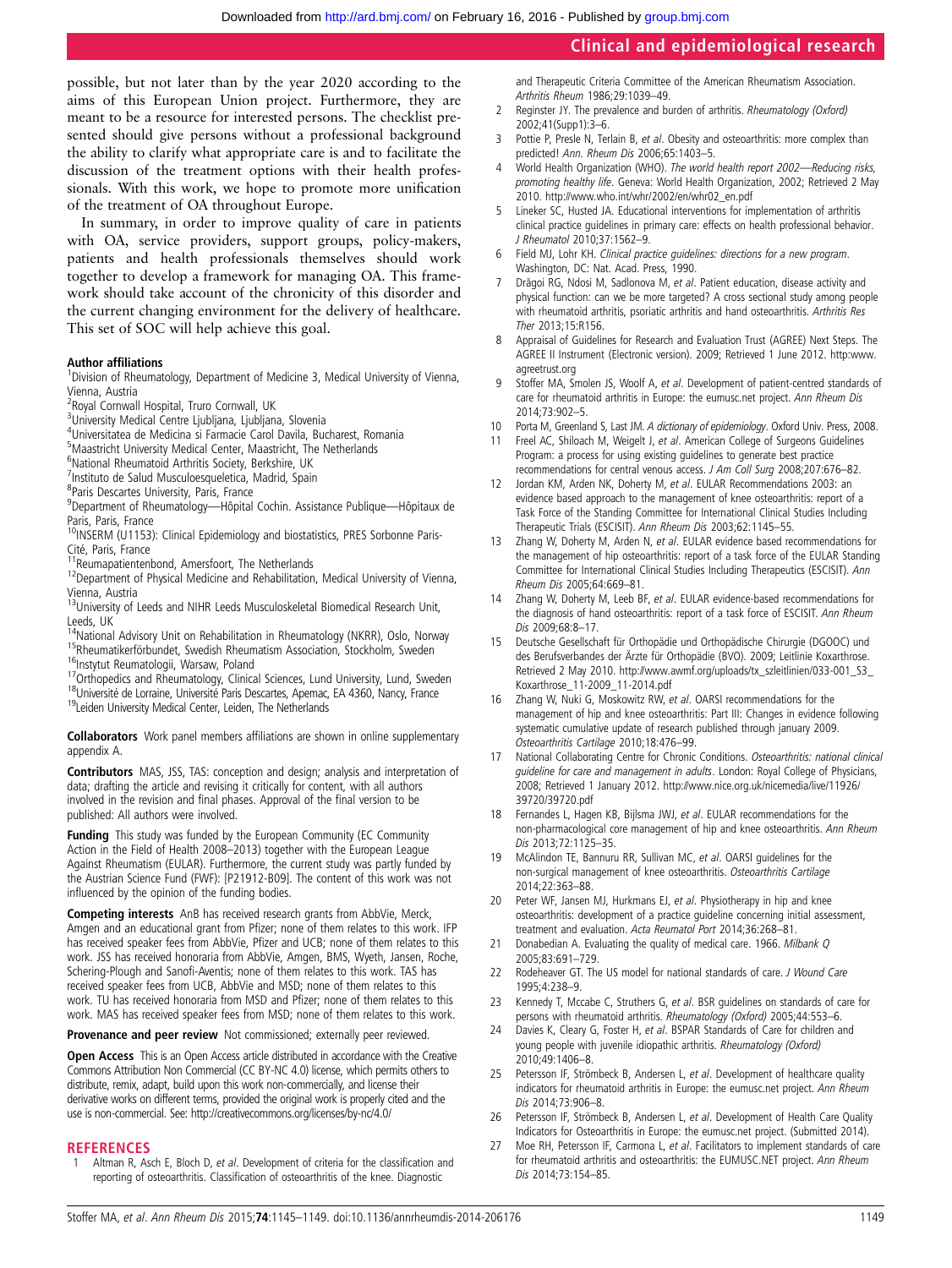

# **eumusc.net-project care for osteoarthritis in Europe: the Development of patient-centred standards of**

WP 5 Expert Panel Uhlig, Theodora P M Vliet Vlieland, Tanja A Stamm and The eumusc.net Anne-Christine Rat, Blaz Rozman, Britta Strömbeck, Lorraine Tanner, Till Rikke H Moe, Rolf Greiff, Pawel Olejnik, Ingemar F Petersson, Fialka-Moser, Ruxandra Ionescu, Anne-Maree Keenan, Estibaliz Loza, Maxime Dougados, Maarten de Wit, Josephine Erwin, Veronika Florian Berghea, Annelies Boonen, Ailsa Bosworth, Loreto Carmona, Michaela A Stoffer, Josef S Smolen, Anthony Woolf, Ales Ambrozic,

doi: 10.1136/annrheumdis-2014-206176 November 21, 2014 Ann Rheum Dis 2015 74: 1145-1149 originally published online

**<http://ard.bmj.com/content/74/6/1145>** Updated information and services can be found at:

#### These include:

| <b>Supplementary</b><br><b>Material</b> | Supplementary material can be found at:<br>http://ard.bmj.com/content/suppl/2014/11/21/annrheumdis-2014-2061<br>76.DC1.html                                                                                                                                                                                                                                                                                                          |
|-----------------------------------------|--------------------------------------------------------------------------------------------------------------------------------------------------------------------------------------------------------------------------------------------------------------------------------------------------------------------------------------------------------------------------------------------------------------------------------------|
| <b>References</b>                       | This article cites 20 articles, 11 of which you can access for free at:<br>http://ard.bmj.com/content/74/6/1145#BIBL                                                                                                                                                                                                                                                                                                                 |
| <b>Open Access</b>                      | This is an Open Access article distributed in accordance with the Creative<br>Commons Attribution Non Commercial (CC BY-NC 4.0) license, which<br>permits others to distribute, remix, adapt, build upon this work<br>non-commercially, and license their derivative works on different terms,<br>provided the original work is properly cited and the use is<br>non-commercial. See: http://creativecommons.org/licenses/by-nc/4.0/ |
| <b>Email alerting</b><br>service        | Receive free email alerts when new articles cite this article. Sign up in the<br>box at the top right corner of the online article.                                                                                                                                                                                                                                                                                                  |
| <b>Topic</b><br><b>Collections</b>      | Articles on similar topics can be found in the following collections<br>Open access (518)<br>Pain (neurology) (851)<br>Degenerative joint disease (4377)<br>Musculoskeletal syndromes (4677)<br>Osteoarthritis (895)                                                                                                                                                                                                                 |

**<http://group.bmj.com/group/rights-licensing/permissions>** To request permissions go to:

**<http://journals.bmj.com/cgi/reprintform>** To order reprints go to:

**<http://group.bmj.com/subscribe/>** To subscribe to BMJ go to: